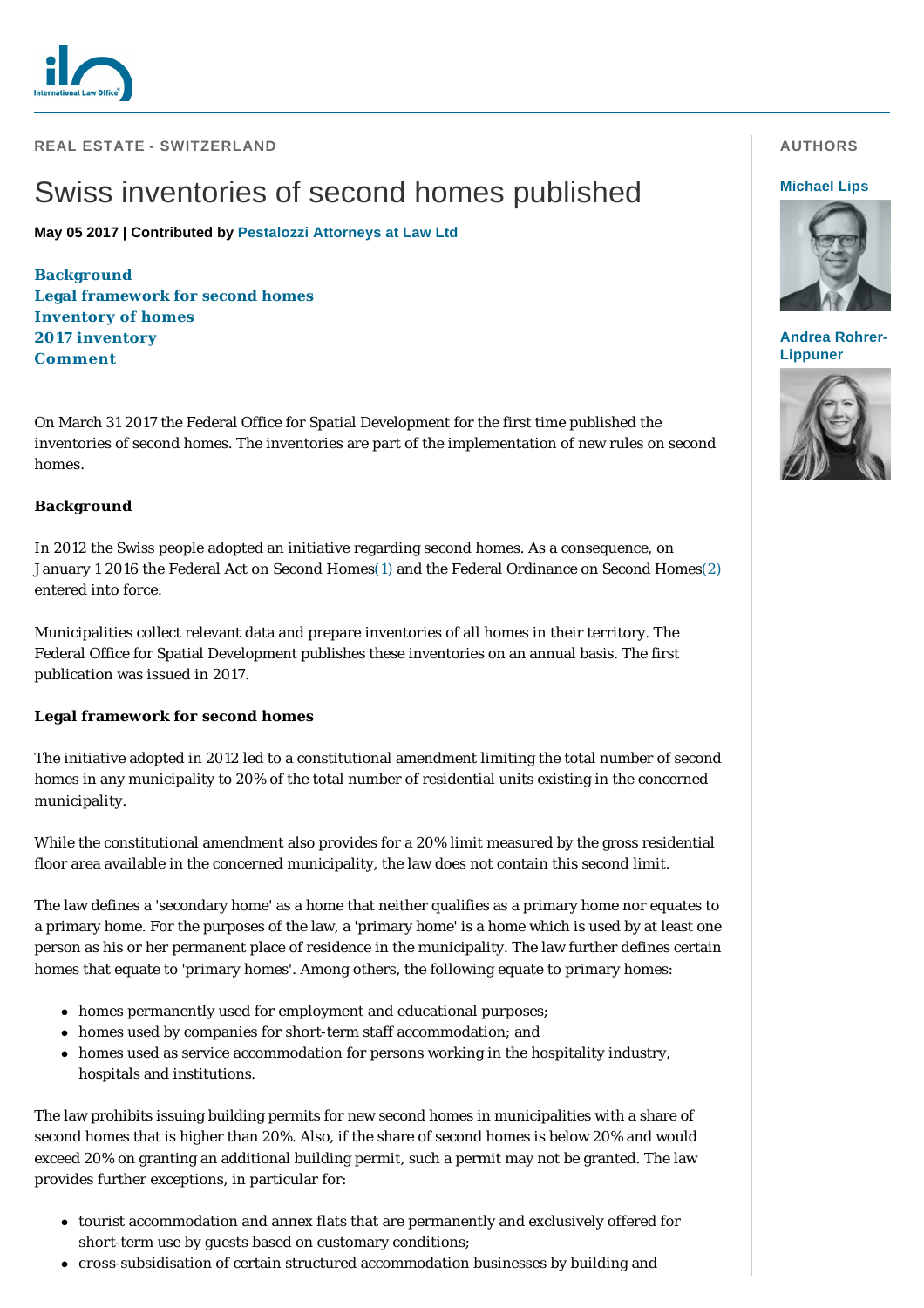operating or selling second homes; and

 $\bullet$  new second homes in certain protected buildings.[\(3\)](#page-2-0)

## <span id="page-1-0"></span>**Inventory of homes**

Detailed statistical information is required to apply these rules. The law therefore obliges each municipality to keep an inventory of all homes and to update it by the end of each calendar year. The inventories contain information on the use of each residential unit and allow for determining the number of second homes in each individual municipality.

Should a municipality not prepare the required inventory, it is assumed that its share of second homes exceeds 20%.

Based on these inventories, until March 31 of each year, the Federal Office for Spatial Development publishes the relevant number of second homes for each municipality and whether a municipality is subject to the restrictions of the law.

The concerned cantons and municipalities may comment on the determination made by the federal authority within 30 days. If the federal authority retains its opinion that a municipality is subject to the law, it issues a formal order. Such orders enter into legal effect immediately and without suspensive effect. The concerned municipality may challenge the order at the Federal Administrative Court.

In May of each year, the federal authority amends the scope of the law's application by updating the list of municipalities with a share of second homes above 20%[.\(4\)](#page-2-1)

## <span id="page-1-1"></span>**2017 inventory**

The inventories published for 2017 show the following key figures:

- $\bullet$  422 municipalities have a share of second homes above 20%, so that 18.7% of all 2,255 Swiss municipalities are subject to the restrictions of the law;
- $\bullet$  the percentage of second homes ranges from 1.87% (the municipality of Auboranges, Canton of Vaud) up to 88.69% (the municipality of Campo Vallemaggia, Canton of Ticino);
- $\bullet$  in seven cantons no municipality is subject to the restrictions of the law, [\(5\)](#page-2-2) while in the other 19 cantons[,\(6\)](#page-2-3) one or several municipalities have a share of second homes above 20% and are therefore subject to the restrictions of the law; and
- <sup>l</sup> compared to January 1 2016, an additional 66 municipalities exceeded the 20% threshold and 21 municipalities dropped below that limit.

#### <span id="page-1-2"></span>**Comment**

The data published by the Federal Office for Spatial Development is of interest not only to the concerned municipalities, but also to house and land owners, as well as potential investors.

The development opportunities in municipalities that are subject to the restrictions of the law are considerably limited. This affects economic growth, especially of tourist areas that strongly depend on appropriate accommodation. From this perspective, it seems that the relevant threshold should be higher than 20%.

*For further information on this topic please contact [Michael Lips](http://www.internationallawoffice.com/gesr.ashx?l=7UTA0CC) or [Andrea Rohrer](http://www.internationallawoffice.com/gesr.ashx?l=7UTA0CF) at Pestalozzi Attorneys at Law by telephone (+41 44 217 91 11) or email ([michael.lips@pestalozzilaw.com](mailto:michael.lips@pestalozzilaw.com?subject=Article%20on%20ILO) or [andrea.rohrer@pestalozzilaw.com\)](mailto:andrea.rohrer@pestalozzilaw.com). The Pestalozzi Attorneys at Law website can be accessed at [www.pestalozzilaw.com](http://www.internationallawoffice.com/gesr.ashx?l=7UTA0CJ)*.

#### **Endnotes**

<span id="page-1-3"></span>(1) Federal Act on Second Homes, SR 702.

<span id="page-1-4"></span>(2) Federal Ordinance on Second Homes, SR 702.1.